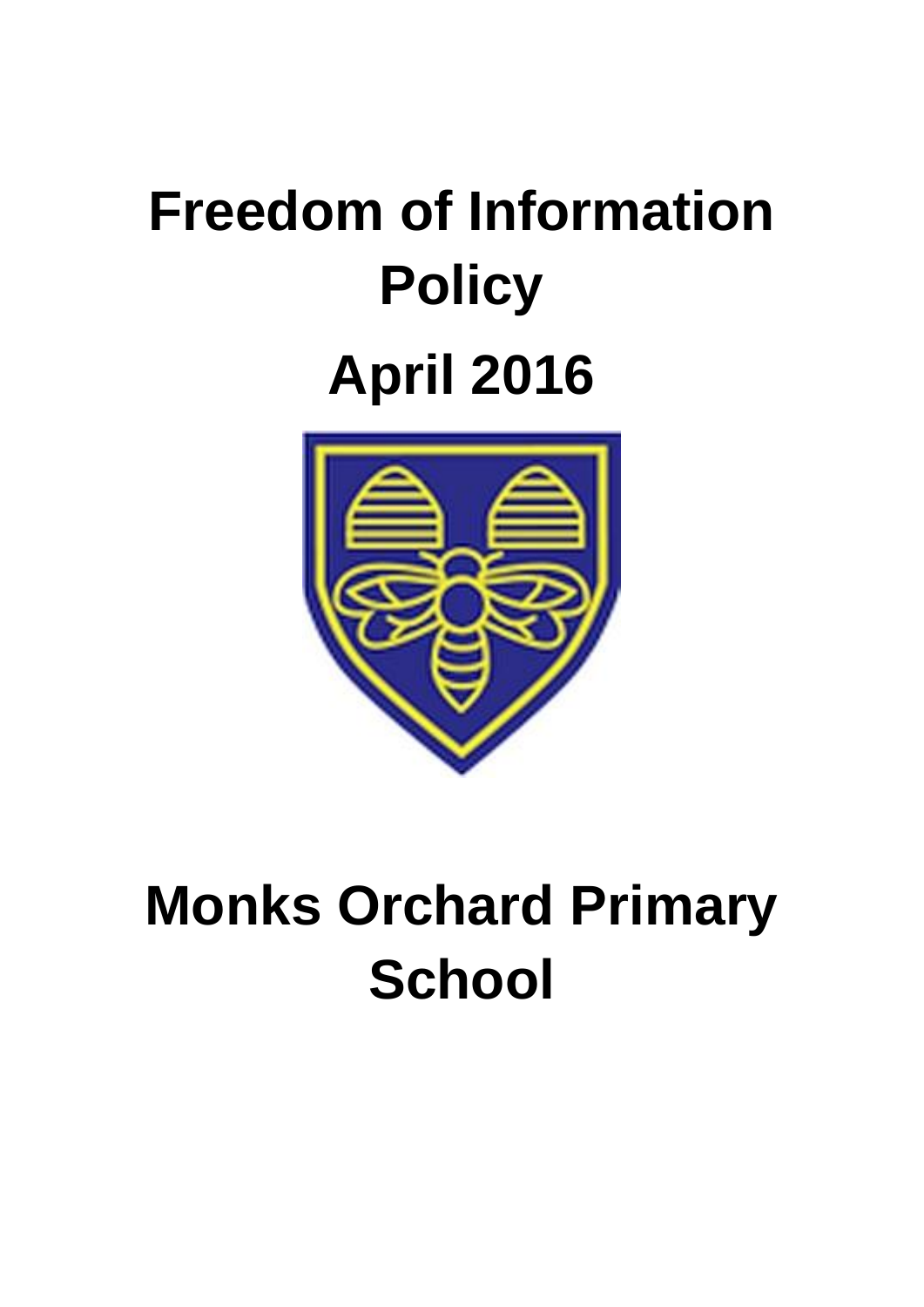# **Responsibility**

It is the responsibility of the Governing Body to ensure procedures are in place to ensure that the Governing Body handles information requests covered by the Freedom of Information Act 2000 (FoIA), the Data Protection Act 1998 (DPA) and the Environmental Information Regulations 2004 (EIR) in accordance with the provisions laid out therein and that the Governing Body satisfies the standards set out in the Lord Chancellor's Code of Practice on satisfying public authorities obligations under the FoIA, produced under section 45 of that Act.

#### **Contents**

- 1. Introduction
- 2. Background
- 3. Timescales
- 4. Delegated Responsibilities
- 5. Scope
- 6. Requesting information
- 7. Withholding information
- 8. Releasing a third party's information
- 9. Information held within contracts with the Governing Body
- 10. Complaints procedure
- 11. Requests made under the Data Protection Act
- 12. Illegal Actions
- 13. Review of the policy

#### **1 Introduction**

Monks Orchard Primary Governing Body is committed to transparency in its dealings with the public and fully embraces the aims of the Freedom of Information Act 2000 and the access provisions of the Data Protection Act 1998. The Governing Body will make every effort to meet its obligations under the respective legislation and will regularly review procedures to ensure that it is doing so.

The underlying principle of this policy is that the public have a right to access to recorded information held by the Governing Body and that the Governing Body should seek to promote an open regime regarding access to information, subject to the exemptions contained within the relevant legislation.

Separate guidance, in the form of operating procedures, has been given to staff in the staff handbook on how to handle information requests received under the FoIA regime

# **2 Background**

The FoIA applies to all public authorities and came fully into force on 1<sup>st</sup> January 2005. It provides the public with a statutory right of access to recorded information held by authorities, subject to certain exemptions, within twenty working days. The Act is fully retrospective and applies to all information that falls within the scope of the Act, not just information created from  $1<sup>st</sup>$  January 2005. Section 19 of the Act also obliges the Governing Body to make information pro-actively available in the form of an approved "publication scheme".

In addition, individuals currently have a statutory right of access to their own "personal data" under the DPA. Individual access rights to personal data are extended by the FoIA through amendments to the access provisions of the DPA.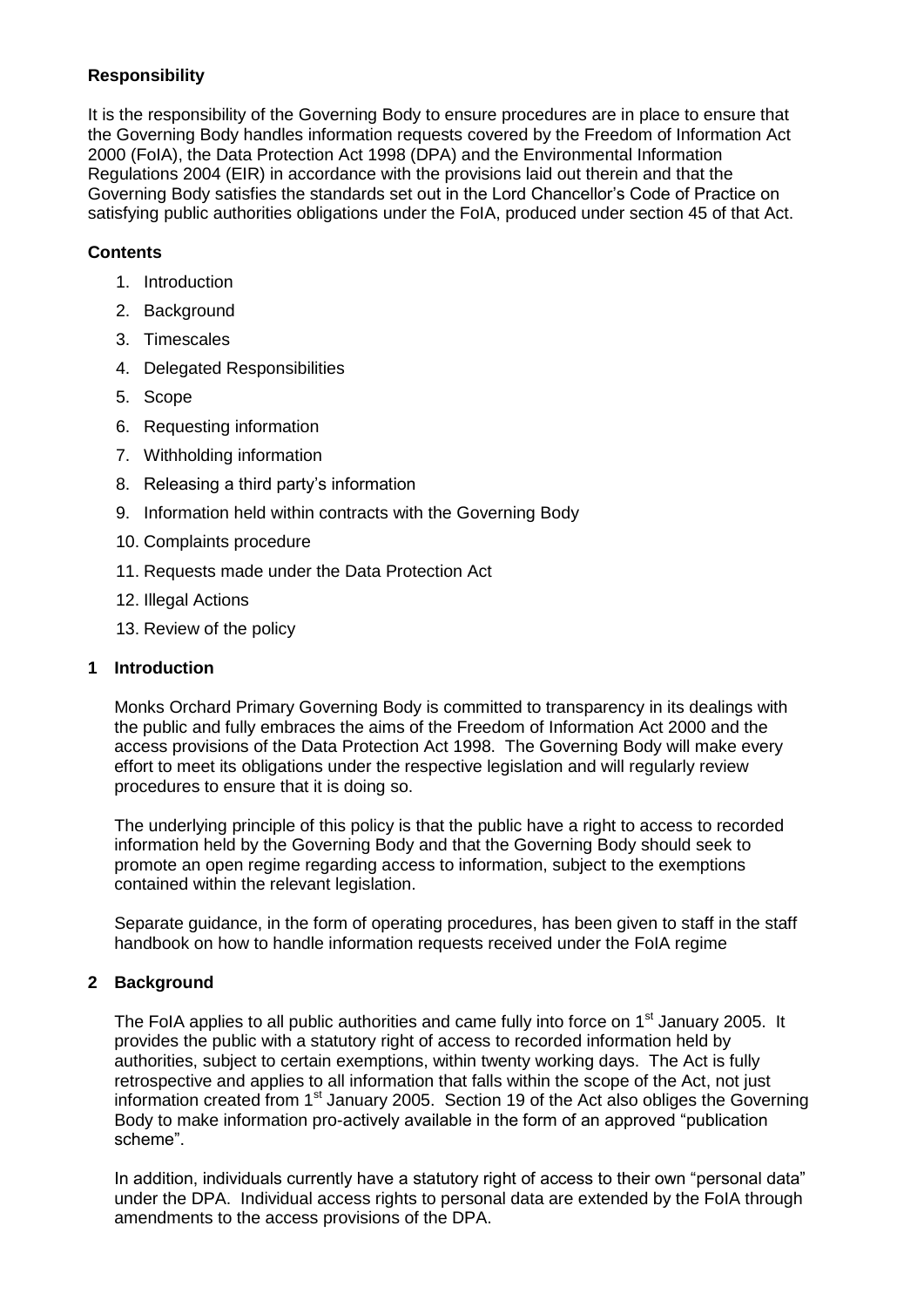The EIR provides a statutory right of access to "environmental information", as defined in these regulations. The EIR came into force on  $1<sup>st</sup>$  January 2005 and replaces the existing 1992 Regulations. The EIR are also fully retrospective.

The Government's Information Commissioner enforces these three information regimes.

Each regime contains certain categories of exempt information, where information can be withheld. Any decision to withhold information under an exemption can be referred by the applicant to the Information Commissioner, who can overturn any decision to withhold information. For the purposes of this policy, the "public" is defined as any individual or organisation anywhere in the world and an "information request" refers to any request for recorded information made under the FoIA, EIR or DPA.

# **3 Timescales**

Freedom of Information requests should be dealt with within 20 working days, excluding school holidays.

Requests for Data Protection (subject access requests) should be dealt with within 40 calendar days.

Requests for pupil education records should be dealt with within 15 working days.

# **4 Delegated responsibilities**

Overall responsibility for ensuring that the Governing Body meets the statutory requirements of the FoIA, EIR and DPA lies with the Governing Body and the Chair of the Governing Body has overall responsibility for information management issues. They have delegated the dayto-day responsibility of implementation to the Headteacher.

The Headteacher is assisted by the School Business Manager who currently fulfils the role of 'FoI officer'. All staff are responsible for ensuring that they handle requests for information in compliance with the provisions of the various Acts, taking advice from the FoI officer where necessary.

# **5 Scope**

This policy applies to all recorded information held by the Governing Body that relates to the business of the Governing Body. This includes:

- Information created and held by the Governing Body
- Information created by the Governing Body and held by another organisation on our behalf
- Information held by the Governing Body provided by third parties, where this relates to a function or business of the Governing Body (such as contractual information) and
- Information held by the Governing Body relating to members of the Governing Body where the information relates to the functions or business of the Governing Body

This policy does not cover personal written communications (such as personal e-mails sent by staff). The Governing Body's Data Protection Policy establishes the standards regarding the use of "personal data" (as defined in the DPA).

#### **6 Requesting information**

#### *6.1 Procedures*

Practical procedures for handling information enquiries in line with the relevant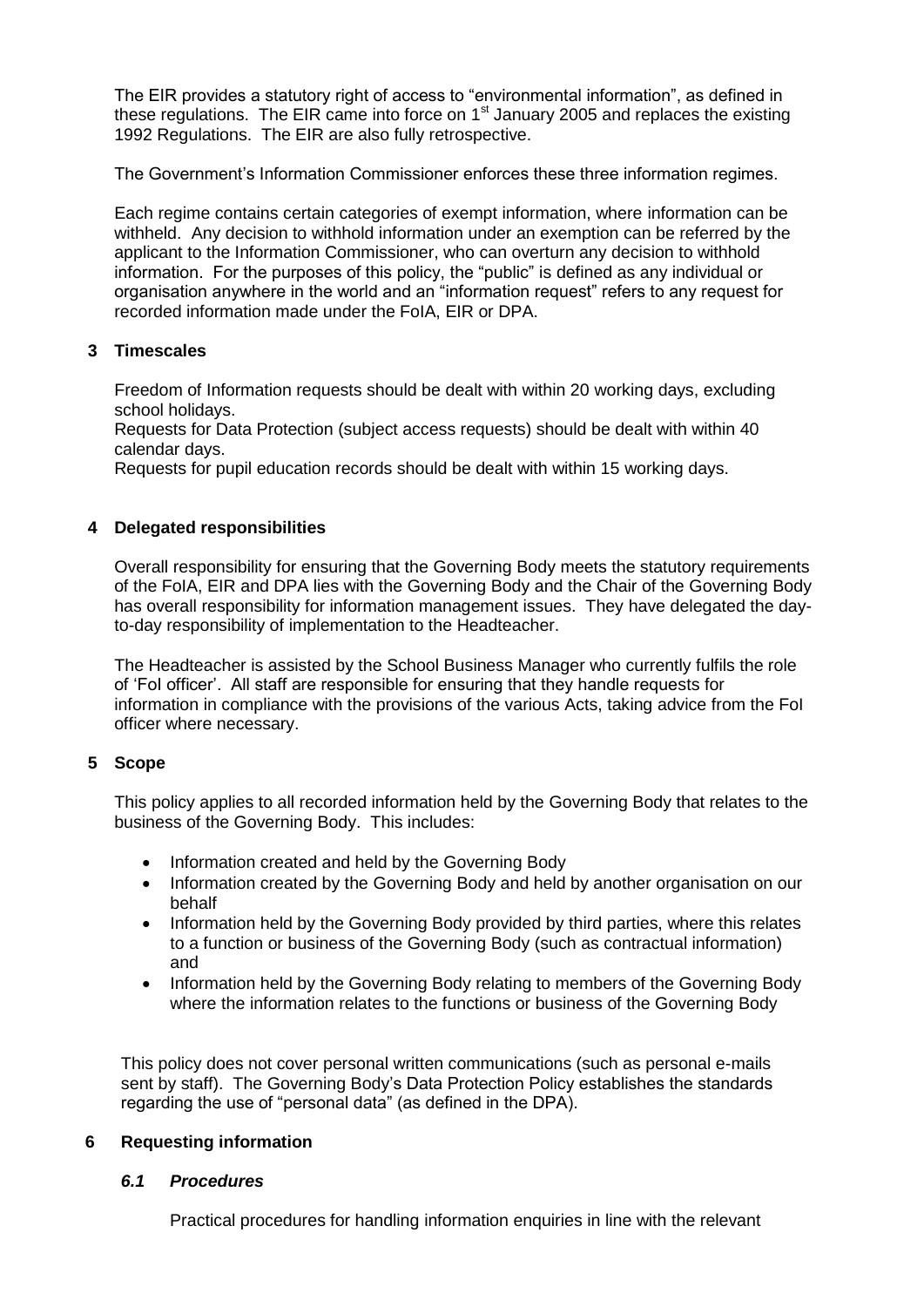legislation will be produced and copies can be obtained from the Governing Body's FoI Officer.

The Governing Body has a duty under both the FoIA and EIR to provide advice and assistance to applicants making information requests. This includes assisting the applicant in making the application for information. Although no such duty exists under the DPA, the same level of care will be provided.

#### *6.2 Charges*

The three information regimes contain different provisions that permit charges to be made for responding to information requests. The Governing Body may charge a fee for complying with requests, as calculated in accordance with FoIA regulations. If a charge is to be made, the Governing Body will give written notice to the applicant before supplying the information requested.

The Governing Body will only charge for the cost of copying and transmitting information, not for time taken in reaching decisions regarding whether information is covered by an exemption.

Where the Governing Body estimates that the cost of locating the information will exceed the statutory threshold of £450, it will consider whether or not to comply with the request. The Governing Body is not obliged to comply with such a request but may choose to do so.

The Data Protection Act 1998 permits a charge of up to £10 to be made for responding to requests for personal data. There is a sliding scale of up to £50 for copies of educational records.

#### *6.3 Publication*

Section 19 of the FoIA obliges the Governing Body to make information proactively available in the form of a "publication scheme". This scheme will list categories, or "classes" of information that will routinely be made available without the need for a specific information request. The Governing Body will indicate in the scheme where it wishes to charge for providing particular categories of information. The scheme is published on the Governing Body's website.

The Governing Body plans to review this scheme regularly. Whenever any information is provided in response to a recorded FoIA enquiry, the Governing Body will assess whether the information is suitable for wider publication. In general, there will be a presumption in favour of publishing such information on the website.

#### **7 Withholding Information**

The Freedom of Information Act contains 23 exemptions whereby information can be withheld. There are two categories; absolute and non-absolute. The Governing Body will only withhold information if it falls within the scope of one or more of these exemptions.

Where an absolute exemption applies, the Governing Body can automatically withhold the information. However, where the exemption is non-absolute the information can only be withheld where the Governing Body decides that the public interest is best served by withholding the information. Certain exemptions also contain a "prejudice test", which means that the exemption can only be claimed if disclosing the information would prejudice the interest protected by the exemption.

The Governing Body will only withhold information covered by the exemption. Complete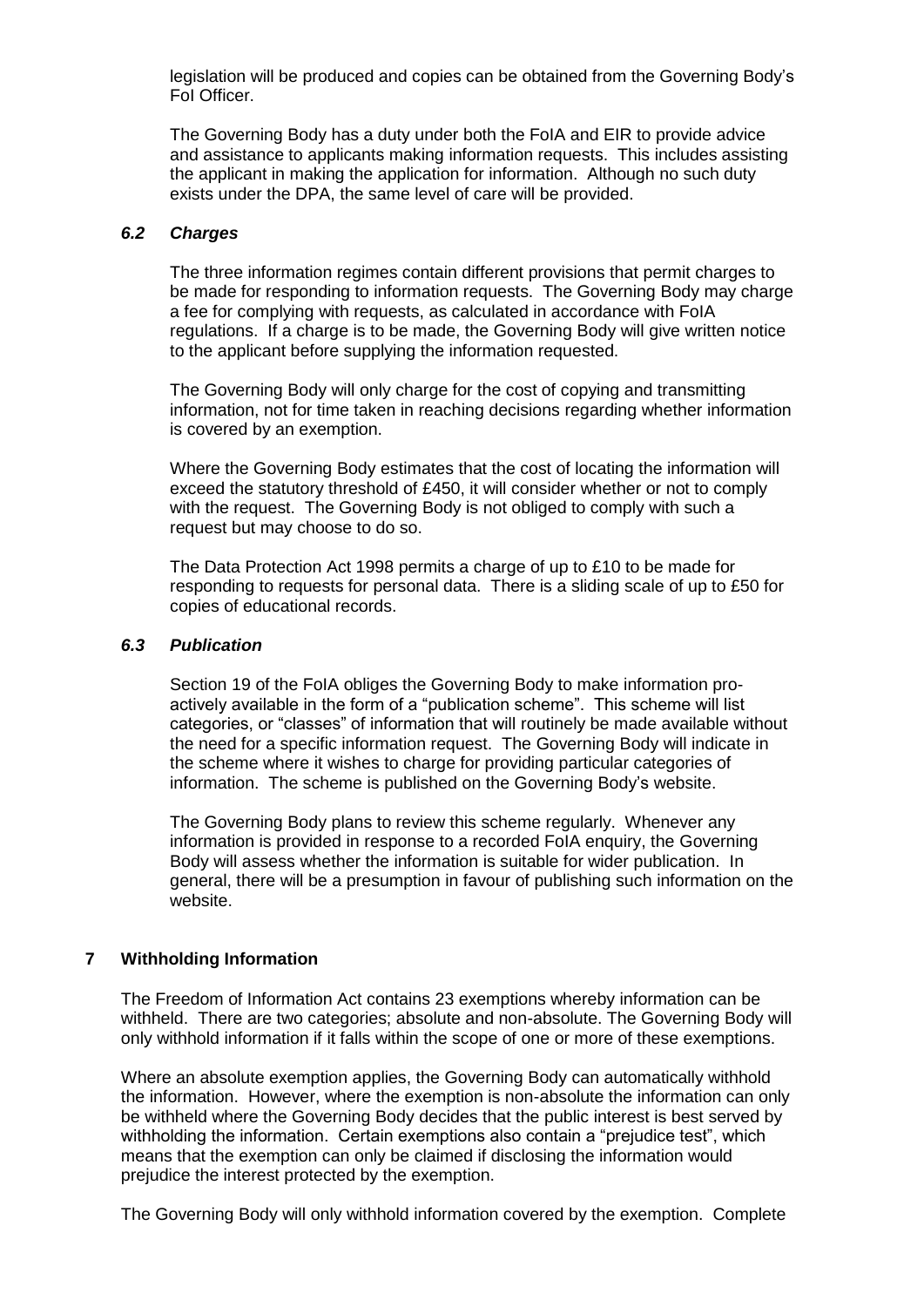files or documents will not be withheld just because part of the information is covered by an exemption.

The Governing Body will only apply an exemption where it has reason to believe that prejudice might occur to the interest protected by the exemption. In addition, wherever a "public interest" exemption is being considered, the Governing Body will only withhold that information which it can demonstrate that the public interest will be best served by withholding. When considering withholding information under a non-absolute exemption the Governing Body will take into account whether the release of the information would:

- promote further understanding of current issues of public debate;
- promote the accountability of decisions taken by the Governing Body and the spending and allocation of public money;
- bring to light matters of public safety;
- allows the public to understand and challenge decisions made by the Governing Body;
- be otherwise in the public interest.

Where information is withheld under an exemption in most cases the reason behind the decision will be made clear to the applicant, citing the exemption under which the information is being withheld. The applicant will also be given details of the right to challenge the decision through the Governing Body's Governing Body and the right of appeal to the Information Commissioner's Office.

Where a staff member plans to apply an exemption, he/she will consider whether other schools or academy's hold similar information. If this is considered likely, he/she may contact the relevant school/academy to ensure that a consistent response is provided to the applicant.

The Governing Body will also refuse to supply information under the FoIA, where the request is considered "vexatious" or "repeated" and under the EIR, where the request is considered 'manifestly unreasonable'.

#### **8 Releasing a third party's information**

Where, in response to a request, information belonging to a third party (either an individual or other organisation) has to be considered for release, the staff member that received the request will seek input from the FoI officer prior to the release of the information.

The release of third party information will be considered carefully to prevent actions for breach of confidence or, in the case of living individuals, breaches of the DPA. Both the EIR and FoIA permit information to be withheld when its release would breach the provisions of the DPA.

When the requested information relates to a living individual and amounts to "personal data" as defined in the DPA, its disclosure could breach the DPA. Therefore the release of third party personal information relating to living individuals will be considered in accordance with the data protection principles and, in particular, the "third party" provisions of the DPA.

Where appropriate, the Governing Body will contact the individual to ask for permission to disclose the information. If consent is not obtained, either because it was not considered appropriate to approach the third party or the third party could not be contacted or consent is refused. The Governing Body will then consider if it is reasonable to disclose the information, taking into account:

• any duty of confidentiality owed to the third party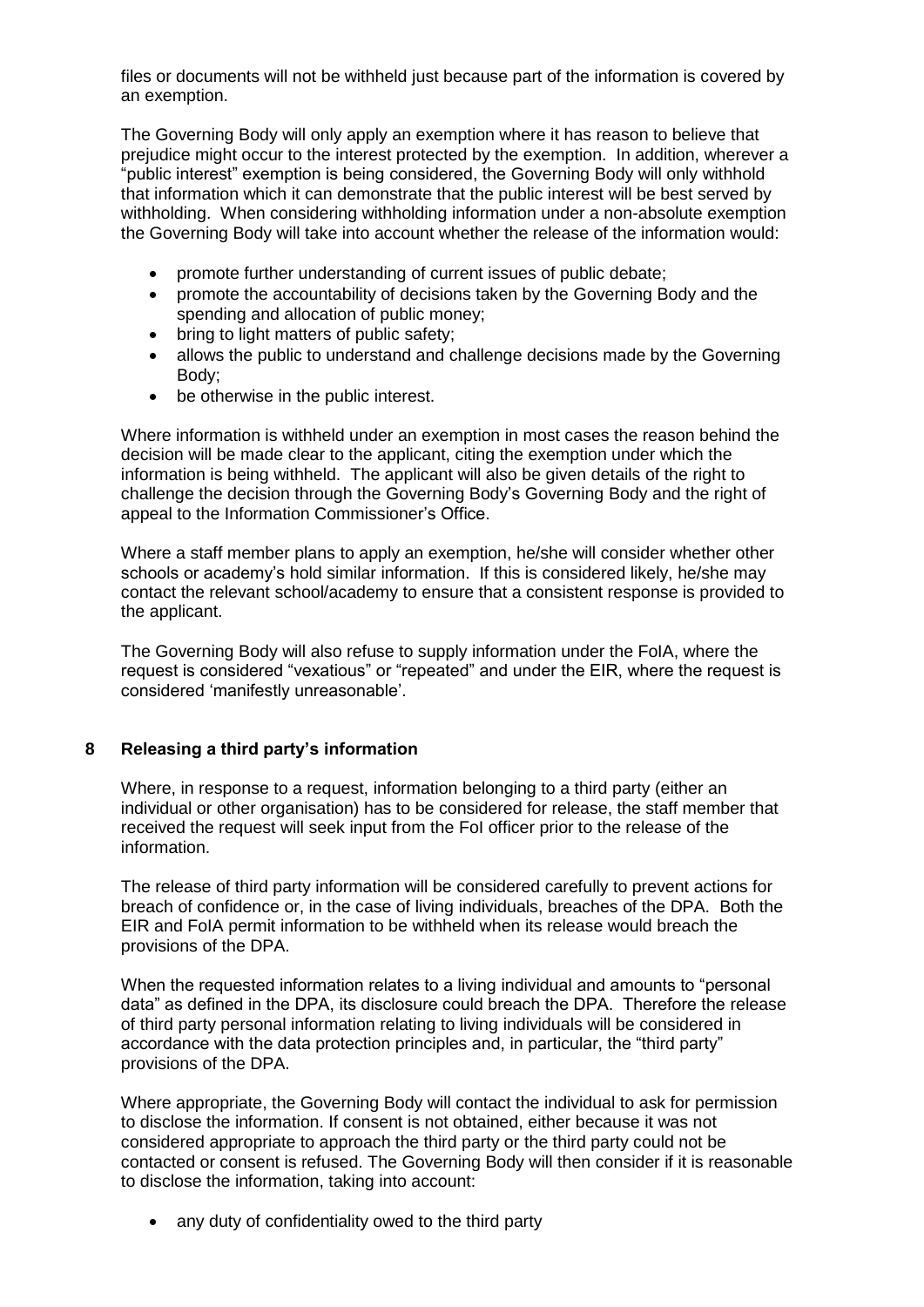- the steps taken to seek consent
- whether the third party is able to give consent and
- any express refusal of consent

The decision to disclose third party information will also take into account the impact of disclosure on the third party, relative to the impact on the applicant of withholding the information. Where the third party has been acting in an official, rather than private capacity, the Governing Body will be minded to disclose the information, although decisions will be made on a case by case basis.

Where the information relates to a staff member, the provisions of the DPA will still apply in many circumstances but the nature of the information will influence the Governing Body's decision whether to release the information. Where the information relates to a matter clearly private to the individual, e.g. a disciplinary hearing, the information will almost certainly be withheld. However, where the information relates to the member of staff acting in their official capacity, e.g. an expenses claim, the information will normally be released. The exemption relating to the release of a third party's personal data will not be used to withhold information about administrative decisions taken by the Governing Body.

As the DPA only relates to living individuals, the exemption relating to Data Protection under both the EIR and FoIA will not apply to information held about the deceased. Where the request might be controversial, the staff member will seek input from the FoI officer who will take advice from the Governing Body where necessary. Where the third party is an organisation, rather than an individual, the provisions of DPA 1998 will not apply. The Governing Body will consider consulting the third party concerning the release of their information where:

- the views of the third party may assist the Governing Body to decide whether an exemption under the Act applies to the information and
- in the event of the public interest test being applied, where the views of the third party may assist the Governing Body to make a decision relating to where the public interest lies

Consultation will not be undertaken where:

- the Governing Body will not be disclosing the information due to some valid reason under the Act
- the Governing Body is satisfied that no exemption applies to the information and therefore cannot be withheld and
- the views of the third party will have no effect on the decision e.g. where there is other legislation preventing disclosure

Where input from a third party is required, the response time for the request remains the same. Therefore it will be made clear to the third party at the outset that they have a limited time for their views to be provided and that where responses are not immediate, the decision to disclose may have to be made without their input in order for the Governing Body to comply with the statutory time limits dictated by the legislation.

The Governing Body will endeavour to inform individuals and organisations submitting information that the information might be released following an information request and, where appropriate, will provide the supplier of the information opportunity to request confidentiality or supply reasons as to why the information should be treated confidentially.

# **9 Information held within contracts with the Governing Body**

Any contractual information, or information obtained from organisations during the tendering process, held by the Governing Body are subject to the provisions of the FoIA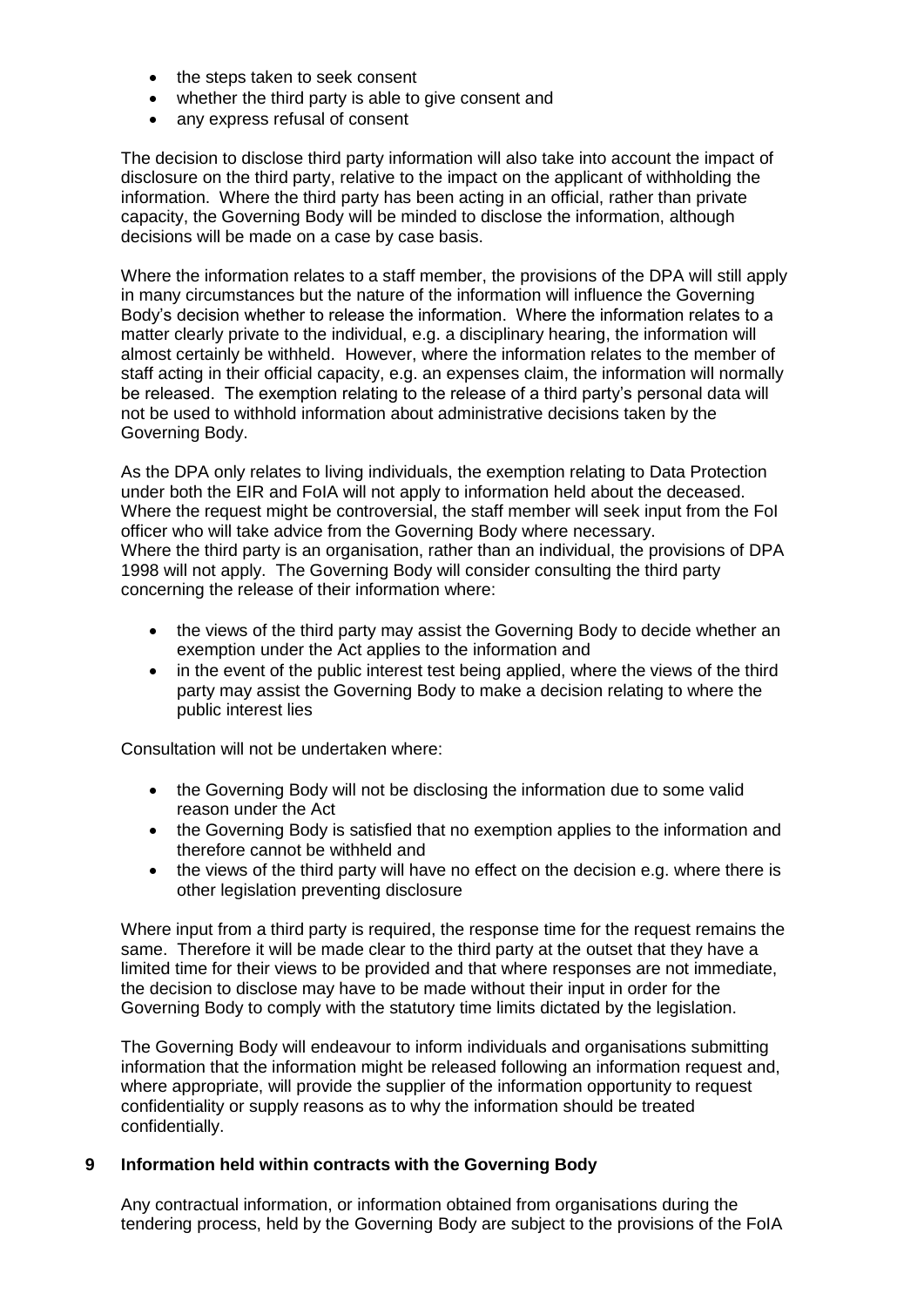and EIR. Whenever the Governing Body enters into contracts, it will seek to exclude contractural terms forbidding the disclosure of information beyond the restrictions contained in the legislation. A standard form of wording will be included in contracts to cover the impact of FoIA and EIR in relation to the provision of information held in contracts.

The Governing Body can withhold contractual information where its disclosure under either the FoIA or EIR could be treated as actionable breach of confidence. Where the Governing Body intends to include non-disclosure provisions in a contract, it will agree with the contractor a schedule of the contract that clearly states which information should not be disclosed.

The Governing Body will only agree to enter into confidentiality clauses where the information is confidential in nature and that it is confident that the decision to restrict access to the information could be justified to the Information Commissioner.

Where information is not covered by the exemption relating to information accepted in confidence, a further exemption specifically under FoIA may be relevant, relating to commercial interests. This exemption is subject to a "public interest" test. Whenever the Governing Body has to consider the release of such information, it will contact the relevant organisation to obtain its opinions on the release of the information and any exemptions they may think relevant. However, the Governing Body will make the final decision relating to the disclosure of the information.

The Governing Body can also withhold information contained in contracts where any of the other exemptions listed in the FoIA or EIR are appropriate, although information will only be withheld in line with the Governing Body's policy on the use of exemptions. All future contracts should contain a clause obliging contractors to co-operate fully and in a timely manner where assistance is requested in responding to an FoIA or EIR request.

#### **10 Complaints procedure**

Whenever the Governing Body withholds information under an exemption, or for any other reason, it will inform the applicant of their right to complain about the decision through the Governing Body's complaints procedure and of the right of appeal to the Information Commissioner. Any complaint received will be dealt with in accordance with the Governing Body's complaints procedure as detailed in its Complaints Policy. If the result of the complaints is that any decision to withhold information be overturned, this information will be supplied as soon as it is possible.

#### **11 Requests made under the Data Protection Act**

The Data Protection Act 1998 entitles an individual to his or her 'personal data', as defined in that Act, where the information is held on an automated system, such as a computer and also manual files, where they amount to what the DPA describes as an "accessible record" or in a structured filing system, defined in the DPA as a "relevant filing system".

The parental right to receive information pertaining to the "educational record" of their child should continue to be administered under the Education (Pupil Information) (England) Regulations 2000. Whenever a request for personal data is received and is not covered by these regulations, the request will be administered in accordance with the relevant section of the Governing Body's FoIA operating procedures.

Whenever a request is made under the DPA for personal data, the Governing Body will provide the applicant with the relevant information contained within files relating to that individual that is accessible under both the DPA and FoIA, subject to any exemptions.